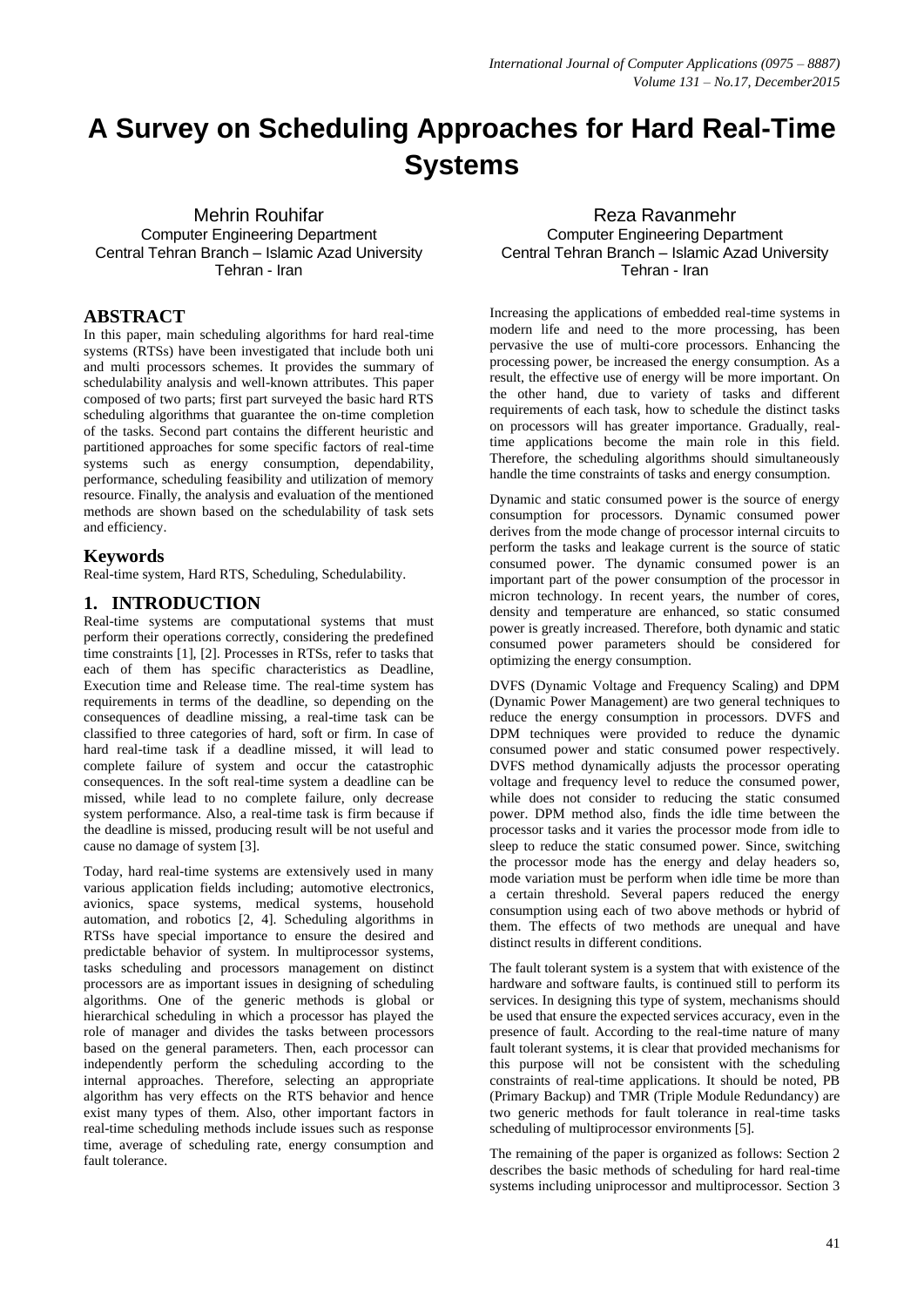presents the Quality of Service (QoS) factors and also challenges and respective issues. In Section 4, hard real-time scheduling algorithms have been investigated in some specific factors such as energy consumption, reliability (fault tolerance), partitioned and memory centric methods. The results of analysis and comparison of the mentioned methods describe in section 5. Finally, section 6 concludes the approaches with schedulability analysis and QoSs.

# **2. HARD REAL-TIME SYSTEM SCHEDULING APPROACHES**

Scheduling schemes in RTS are important to the desired behavior of system be predictable. Scheduling algorithm is a set of rules that determines how to manage a RTS by the scheduler. In other words, it specifies the task queuing and allocates time to processor. In addition, many tasks are duplicated and are performed once in each period which it called periodic. In Off-line scheduling algorithms, be made the decisions about the scheduling the system start to execute and the scheduler has the complete information from all the tasks. So, the tasks execute with a predetermined order whereas, on-line scheduling algorithms create a time table for tasks and schedule them in execution during. It should be note the scheduling in terms of the tasks priorities are categorized into the static and dynamic algorithms. In static algorithms, be allocated a fixed priority to the tasks before they begin to execute but the order of executing the tasks be determined during execution in dynamic algorithms. On the other hand, scheduling algorithms are classified to two types, preemptive and non-preemptive. In case of preemptive algorithms, when the task is executed on a processor, if another task arrives with higher priority, it will stop whereas in non-preemptive algorithms, the task's execution no stop until it completed and finished. So according to all of the above, real-time scheduling can be classified as shown in Figure 1.



**Figure1: Taxonomy of real-time scheduling algorithms**

Selecting the appropriate algorithm for scheduling depends on the type of system that whether it is uniprocessor, multiprocessor or distributed. The uniprocessor system executes only a single process and it switches between the different processes. The multiprocessor system could be a multi-core or multiprocessor which it handles the several separate uniprocessor independently. The nodes are independent in a distributed system, while they greatly interact with each other in multiprocessors [3].

# **2.1 Scheduling Algorithms for Uniprocessor Systems**

Scheduling algorithm for uniprocessor systems must ensure to allocate the enough time to all the system tasks at certain points of time that they can meet their deadline as far as possible. Figure 2 shows the classification of different kinds of algorithms.



**Figure 2: Scheduling algorithms for uniprocessor systems**

### *2.1.1 Static Algorithms*

Some of the most important static-priority scheduling algorithms are described as follows:

#### RM (Rate Monotonic)

RM is a preemptive and static priority scheduling algorithm on uniprocessor systems. In this algorithm, the tasks with shorter periods have higher priority for execution because if the demand rate be more, the period would be shorter and the priority would increase. Therefore, it is used in periodic tasks. RM algorithm has been considered with following assumptions:

- 1) The periodic tasks have fixed runtime and they are ready to be executed at the beginning of each period T.
- 2) The implicit deadline of tasks (*D*) represents the end of period namely *D=T*.
- 3) The tasks are independent and do not block each other.
- 4) The scheduling overhead is assumed to zero due to time of context switching and exchanging.
- DM (Deadline Monotonic)

There is another scheduling algorithm called DM and is similar to RM with difference that *D≤T* (constrained deadline). So, RM can be considered as a specific case of DM which the deadline determines task priority. Consequently, a task with the shorter deadline will be executed at higher priority.

Some extensions have been performed on RM to increase its performance. So that, when the tasks share its resources, we can also use the RM. In order to prevent the simultaneous use from the shared resources, is used a technique called semaphore. In which case, when the task arrives to the critical section, it will lock and after the task exiting is released. The critical section is a part of the code for access to a shared source. Using the semaphores may have problems such as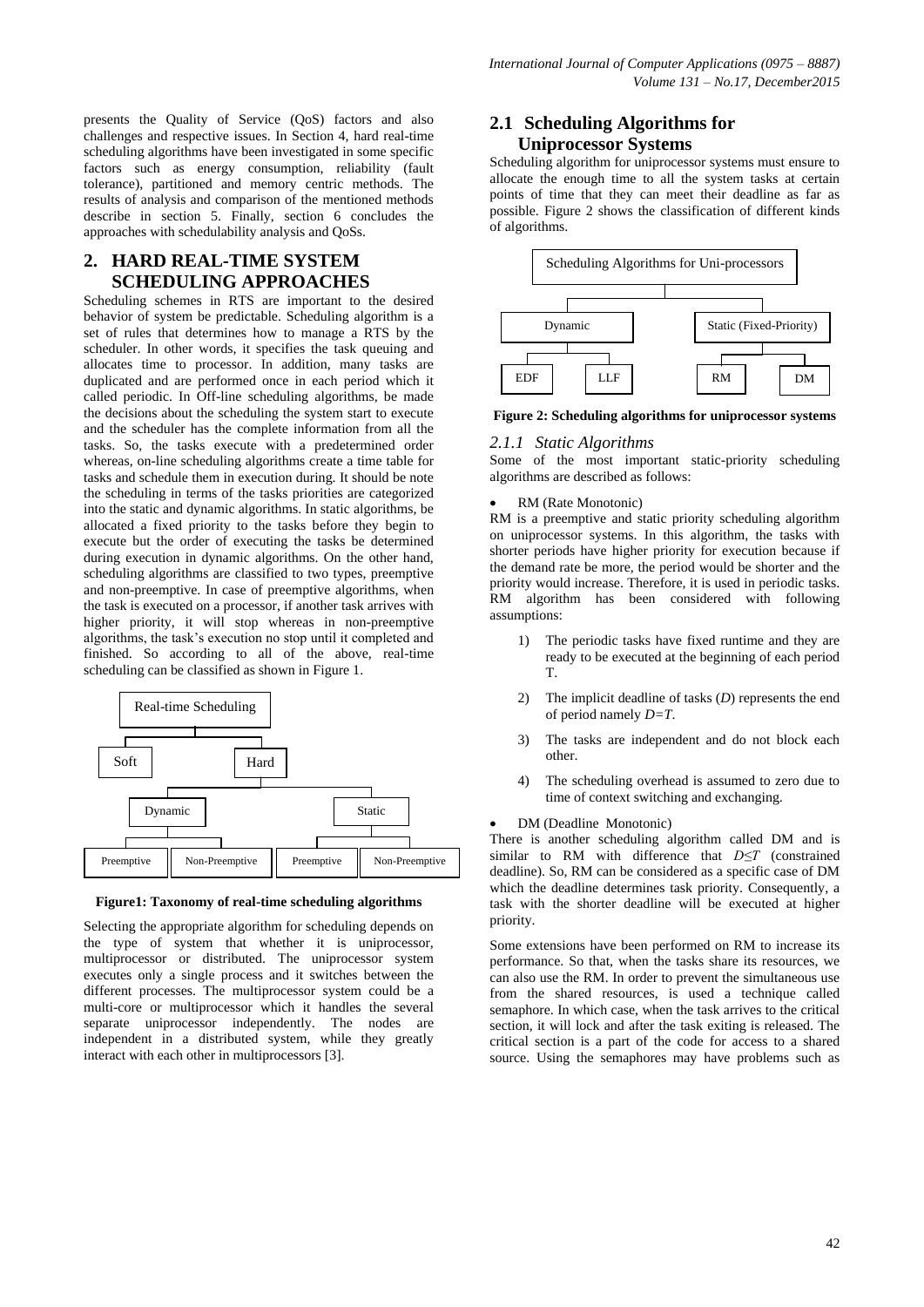

#### **Figure3: Scheduling algorithms for multiprocessor systems**

blocking. It occurs when a task will not execute by tasks with lower priority. To solve this problem, there are two methods as follows:

- PIP (Priority inheritance protocol) If a task blocks the task with higher priority, dynamically task priority will change.
- PCP (Priority ceiling protocol) This protocol has a semaphore that be allocated as the priority ceiling. Hence, it prevents the deadlock occurrence [6].

#### *2.1.2 Dynamic Algorithms*

Here there are two main dynamic-priority scheduling algorithms that include:

#### EDF (Earliest Deadline First)

EDF is a dynamic priority scheduling algorithm that determines the task priority in terms of deadline. So, the higher priority would allocate to a task which is close to the end of its deadline. All the conditions and assumptions of RM algorithm is also valid for EDF except  $D = T$ . Furthermore, it is a preemptive method and has the capability of access to full efficiency of system.

#### LLF (least Laxity First)

The task priority of LLF algorithm has been determined based on laxity, therefore the task priority will be higher that it had less laxity. The laxity is the time interval that a task is relaxed to execute.

Thus, if there are two tasks with the same laxity time, they will constantly preempt each other and will stop another execution. As a result, very context switching will create. But, if we ignore its derived cost, LLF like EDF, will is an optimal dynamic scheduling algorithm.

## **2.2 Scheduling Algorithms for Multiprocessor Systems**

Multiprocessor scheduling is an attempt to answer the two problems of allocation and priority.

- Allocation problem: It determines which processor should execute the task and includes the following:
- No Migration: The each task is allocated to a processor and the any migration is not allowed.
- Task Level Migration: A task jobs execute on different processors, but it should be noted that a job is only executable on a single processor.
- Job Level Migration: A single job can be moved and execute on various processors but, it cannot be executed in parallel on different processors.
- Priority problem: It determines the tasks in what order should execute and has the following types:
- Fixed Task Priority: Every task has a fixed priority for all of its jobs.
- Fixed Job Priority: A task jobs have the different priorities, whereas each job has a fixed priority.
- Dynamic Priority: each job may have the various priorities at different times.

Microprocessors are the most important factor for power of modern computers and their performance increase exponentially every year because of two main reasons; First, according to Moore's Law, the speed of transistors increase which it has a direct impact onto the performance of processors that have been made the transistors [7]. Second, increasing in microprocessor performance is more than Moore's Law estimation because the designers by controlling the increasing transistors onto modern chips could reach the more parallelism in compared with software techniques.

The new solution of microprocessors design is "multiprocessor chips" which in fact, are the equivalent of multi-core processors. The multiprocessor chip represents a set of the uniprocessors on a single chip, so that generally have the performance similar to a team. Indeed, instead of filling the chip space with single large processor, it uses the multiple small cores. Multi-core systems scheduling is a NP (Non-deterministic Polynomial time) Problem [8], [9]. Whereas, scheduling for this kind of systems with a view of improving the energy consumption is an NP-Hard problem [10]. Different algorithms have been proposed for multiprocessor scheduling. Principally, despite the presence of various proposed solutions, achieving a fully optimized solution with a lot of tasks almost is impossible while each of the algorithms are trying to obtain a near-optimal solution. These algorithms can be classified in the following, which is also shown schematically in Figure 3.

- Classic Algorithms: In this category, there are some algorithms such as EDF (Earliest Deadline First), LPT (Longest Processing Time), SPT (Shortest Processing Time), FDP (Fast Critical Path), FLB (Fast Load Balancing). The most of these methods, exclusively aren't in order to scheduling of multicore systems but are useable about them. The above-mentioned algorithms often achieve the answers with much less time-complexity but no access to the optimal solution.
- Heuristics and Evolutionary Algorithms: They are included DSH (Duplication Scheduling Heuristic), Chaining, Min-Min, ISH (Insertion Scheduling Heuristic), Tabu Search (TS), Simulated annealing (SA), Genetic algorithms (GAs) and PSO (Particle Swarm Optimization). These algorithms have been widely using for multiprocessor systems scheduling.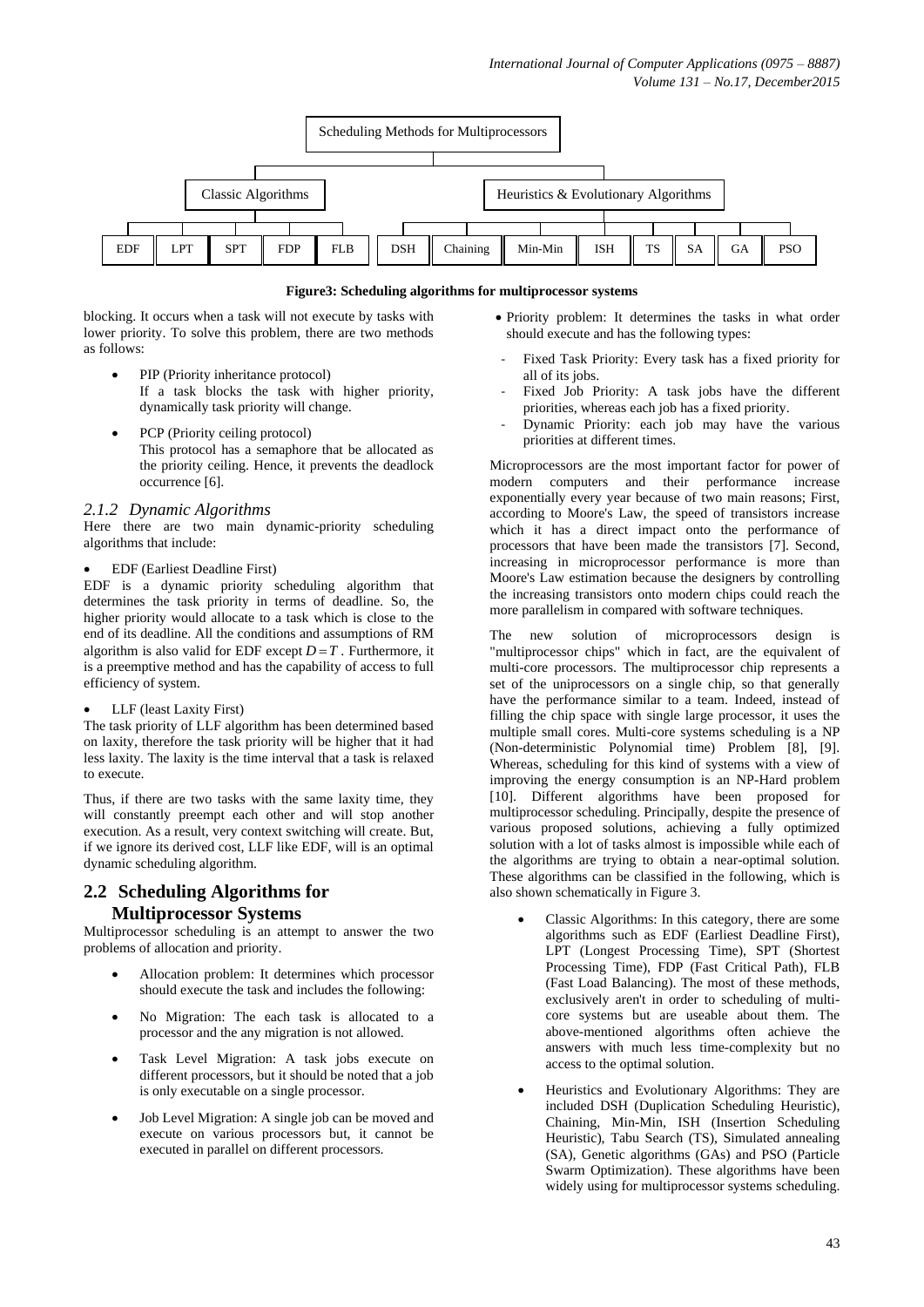Evolutionary algorithms provide a better solution spending the more runtime compared to other algorithms.

Multiprocessor systems scheduling are classified into three categories as follows:

- Heterogeneous: In these systems, processors are different. So, execution rate of each task depends on both the processor and task.
- Homogeneous: The processors are identical in this kind of systems. Thus, the execution rate is equal onto all of the processors.
- Uniform: The execution rate of each task only depends on the processor speed. Consequently, it is clear a processor with more speed will execute the tasks faster.

It should be mentioned to solve the scheduling problem of multiprocessor systems, the task model usually are considered as an independent task set that they are no periodic. The hard real-time tasks must be completed before their deadlines expire. The multiprocessor environments comprise of m processors or cores. This paper consider a task model [1] as a set  $T = \{\tau_1, \tau_2, ..., \tau_n\}$  where is composed of *n* independent tasks and symbol *i* represents the task number. Every task is defined by the characteristics  $(T_i, C_i, D_i)$  that  $T_i$ ,  $C_i$  and  $D_i$ notations denote the period, runtime and relative deadline respectively.

### *2.2.1 Scheduling of homogeneous multiprocessor systems*

In regard to daily increasing development of multiprocessor systems in the last decade, generally the scheduling methods of homogeneous multiprocessor systems is classified to three categories of global, partitioned and hybrid [4]. The taxonomy of scheduling methods for homogeneous systems is shown in Figure 4.



#### **Figure 4: Scheduling methods for homogeneous multiprocessor systems**

- Global scheduling algorithmsThese algorithms put the ready tasks in a sorted queue based on their priority. The highest priority task puts at first of queue. Then, it is selected by scheduler and would execute on any processors. Also, the task will migrate to the other processor, if necessary.
- Partitioned scheduling algorithmsIn this method, each task is allocated to a processor and it will only execute on the same processor exclusively. Instead of having a general queue, be used a separate execution queue for each processor.
- Hybrid scheduling algorithmsAccording to the hardware architecture, the overhead cost of general scheduling algorithms potentially is very high. In mentioned method, the jobs can potentially be migrated from one processor to another processor, which may lead to

excessive communication loads and a large amount of cache is missed. As a result, WCET (Worst Case Execution Time) will increase when, does not exists in partitioned mode. Hybrid algorithm is a combination of global and partitioned approaches and it contains two methods of the semi-partitioned and clustering. Semipartitioned is an approach that is applied in partitioned systems in order to use the sliced spare capacity and it divides a few tasks between two processors. Clustering case is also a partitioned method where in, clusters are composed a few of fast processors which have been allocated to tasks.

## **3. QUALITY OF SERVICE FACTORS**

One of the QoSs for scheduling algorithms is to maximize the number of tasks that will complete before its deadline. Other QoS factors include the schedulability, efficiency, reliability, on-time completion of tasks, rejection ratio, performance and data quality. The guarantee of QoS for heterogeneous systems and clusters has become a very important requirement in today's real-time systems. Generally, data quality in the soft RTS and reliability in hard RTS systems has particular importance because the algorithms with requirement of reliability can tolerant the failures and improve the system reliability [11].

## **3.1 Challenges and Issues**

Due to the increasing demand of the multiprocessor systems, they have the high capability of efficiency and reliability as a powerful computing solution in the hard real-time systems. Scheduling of multiprocessor systems still is as one of the challenges in the computer engineering field. The main problem of the real-time tasks scheduling in multiprocessor systems is to determine a task from the task set to execute and also determining a processor which should be executed the task on it. Other issues include the following:

- Restrictions of processor usage
- Ineffective tests of schedulability
- Considering the overhead (Cost)
- Limited task models for multiprocessor systems
- Limited policies of access to shared resources (Resource Allocation)

# **4. HARD REAL-TIME SCHEDULING ALGORITHMS AND APPROACHES FOR SPECIFIC APPLICATIONS**

In this section, we review a number of recent methods and researches related to the area of scheduling of hard RT tasks in multiprocessor environment. In some of them, scheduling has been investigated from different aspects. Also, the issues such as reliability, energy consumption and etc have been considered for their implementation.

Houben and Halan [12] have proposed a dynamic scheduling algorithm of energy aware for hard real-time systems that is based on EDF scheme. As previously mentioned, DVFS is one of the energy management techniques that it adjusts dynamically the frequency and voltage in the scheduling algorithms. Therefore, lead to decrease the idle time of processor and increases the performance. In proposed algorithm, separate modes change based on time. Since the processor modes are specified by need of voltage, frequency and performance values, so the energy consumption of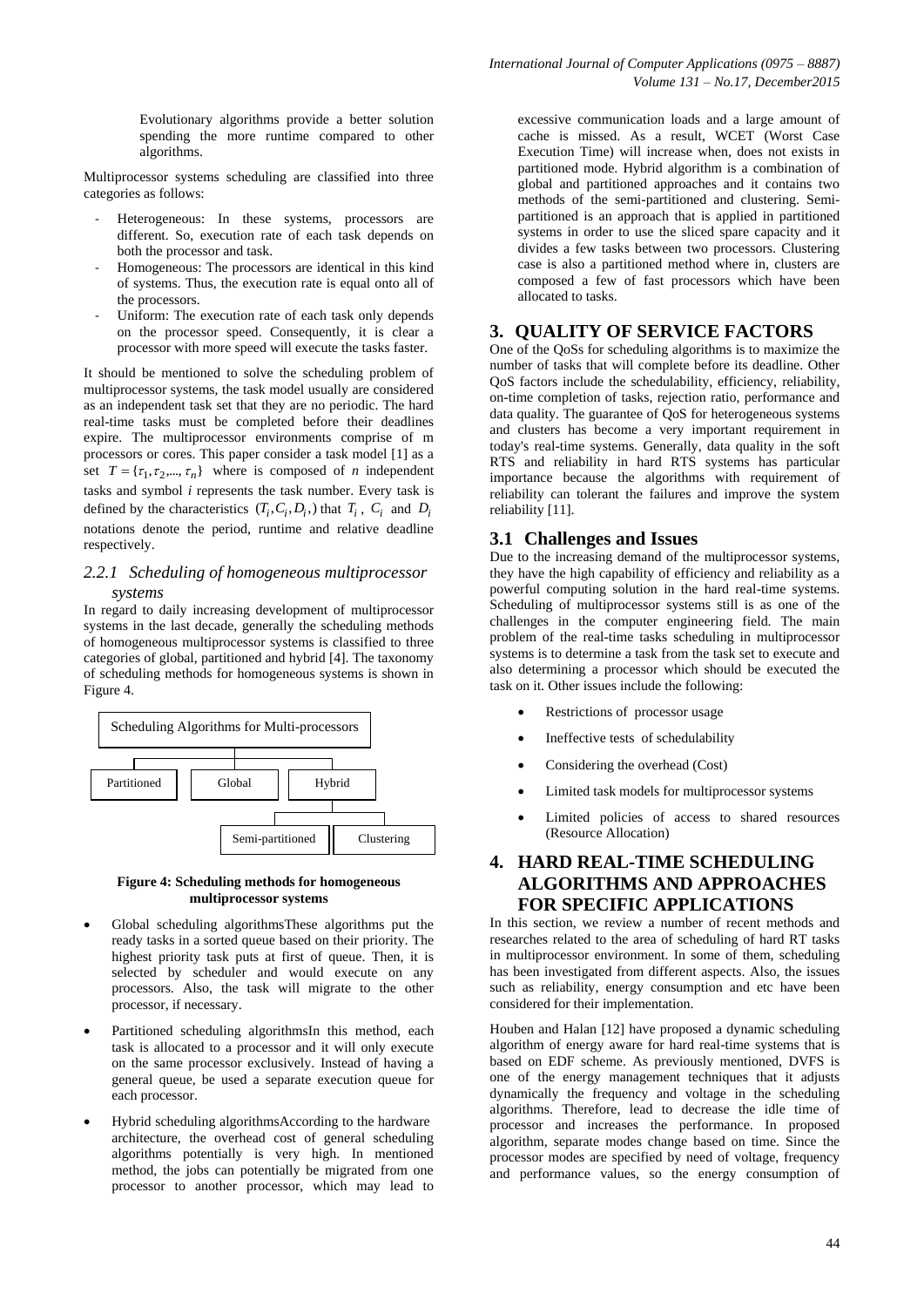processors is controlled separately. It is assumed the task set *T* is consists of *n* periodic tasks in the form  $T_i = (P_i, r_i, a_i)$ . Symbol  $T_i$  determines the *i*th task and its parameters specifies the period, execution time and response time of *i*th task respectively in fastest mode. The proposed method is for an uniprocessor platform where the separate performance modes of a processor are determined by of  $M = \{M_1, M_2, ..., M_N\}$ . So that,  $M_i = (V_i, F_i, P_i)$  and the parameters of  $V_i, F_i$  and  $P_i$ represent the voltage, frequency and performance of the *i*th mode. The different modes arranged in terms of their frequencies in downtrend.

In order to dynamic scheduling, EDF algorithm is developed by considering all of the constraints of hard real-time systems. Hence, energy consumption decreased because it has a direct relationship with consumed power. For this purpose, the task set *T* divided to the two subsets of *R* and *S*. The *R* is a set of the "ready tasks" to execute and S is a copy of "shadow tasks". Each task of subset  $R$  by finishing its execution enters to the subset *S* and the other tasks that is executed only part of them, depending on the request be rescheduled again. Subset *S* also includes the tasks that not ready for execution but waiting for activation.

Samal, Mall and Tripathy in [13] have proposed a heuristic approach named GFTS (Genetic Algorithm Based Fault-Tolerant Scheduler) for fault tolerant scheduling of aperiodic and hard real-time tasks on multiprocessor systems using genetic algorithm (GA). The primary-backup (PB) is one of the conventional methods for scheduling of fault tolerant which is used to ensure the real-time tasks meet their deadline but also it is not without fault. In studied paper, an optimal scheduling algorithm is proposed based on GA and is combined with information about the scheduling of real-time tasks to provide fault tolerance in multiprocessor environments. It uses PBFTS (Primary Backup Fault Tolerant Scheduling) with novel form GA. GFTS acts better than previous methods for fault tolerant scheduling with the primary-backup in terms of system efficiency and performance. In PBFTS systems, two same copies of a task are scheduled on distinct processors, without time overlapping and the backup copy is executed only while the primary copy of task be failed (detecting through acceptance test). Dynamic scheduling can classified to centralized and distributed.

In [13] is used the task model which is presented by Ghosh et al. [14]. It is assumed the multiprocessor system based on hard real-time tasks consists of m same processors that are connected through a shared medium. Also, the tasks are considered as aperiodic and non-preemptive. Each task *T<sup>i</sup>* is shown as  $\langle a_i, r_i, c_i, D_i \rangle$  where  $a_i$  is the arrival time of *i*th task,  $r_i$  its ready time,  $c_i$  its worst case computation time and  $D_i$  its relative deadline. The scheduler is designed as centralized for real-time tasks in multiprocessor systems environment. All the tasks arrive at the queue of central processor namely scheduler. Then, dispatcher distributes them to other processors to execute. The processors have equal computing capability and are connected via a shared memory. The communication between scheduler and processors accomplish with dispatch queues. Every processor contains a distinct dispatch queue. The scheduler and other processes are executed in parallel.

Mottaghi and Zarandi [15] presented the dynamic scheduling algorithm called DFTS (Dynamic Fault Tolerant Scheduling) for real-time tasks in multi-core processors by considering the

tolerance for transient faults of single and multiple. So, the tasks are scheduled according to three issues; First released tasks at present, Second available cores at present, and Third number of faults and their incidence.

In DFTS scheme, released tasks are classified as critical or non-critical in terms of threshold value *θ*. For this purpose, is proposed a parameter namely "task criticality" that determines the task type according to task utilization and the time at which resources are allocated the tasks by scheduler. Then, according to task utilization be dynamically choose an appropriate recovery method to tolerate the most number of multiple faults. In addition to, scheduling is performed for two important goals following: increasing scheduling possibility and reducing the runtime of the total tasks. Non-critical tasks are scheduled only on a single core and use the checkpointing method with rollback recovery. While critical tasks are repeated on separate cores to increase the finish probability of the tasks before their deadline expire despite the presence of fault. In DFTS, the task set  $T = \{\tau_1, \tau_2, ..., \tau_n\}$  be composed of *n* independent real-time tasks which are sporadic and nonpreemptive. Every task  $\tau_i$  is represented by a tuple  $(C_i, T_i, D_i)$ where  $C_i$  is WCET of task in a no fault condition,  $T_i$  is the period and  $D_i$  is the relative deadline of the *i*th task. Also, multi-core platform is assumed as a set of *M* homogeneous cores in the form of  $P = \{P_1, P_2, ..., P_M\}$  so that, each of the tasks can be executed on every core of processor. Next parameter is task utilization,  $U_i$  ( $0 \leq U_i \leq 1$ ) which is defined as  $U_i = \frac{C_i}{D_i}$  $i = \frac{C_i}{D_i}$  $U_i = \frac{C_i}{T}$ . Therefore, total utilization for an application is

shown with notation *U* that is equal to sum of the all tasks *n*

utilization in application, namely  $U = \sum_{i=1}^{n}$ *i*  $U = \sum U_i$ . DFTS is a 1

hybrid approach based on hardware and time redundancies. Then, scheduler in terms of above mentioned three factors chooses an appropriate method to tolerate faults that include: available hardware resources, task utilization and the number of expected faults.

Wiese and et al. [16] proposed a partitioned EDF scheduling approach on the unrelated multiprocessor platforms. PTAS (polynomial-time approximation scheme) is an algorithm to solve the certain types of optimization problems. For partitioning is assumed a set of *n* implicit deadline sporadic task must be partitioned on *m* unrelated processors in multiprocessor system containing *κ* different types of processors. For this purpose, first, task system be converted to other system that its partitioning is easier. Then, big and small tasks are separated and the patterns of big tasks indicate the feasible partitioning of a task system on the considered platform. Since, there are many different patterns for big tasks that their complexity is only polynomial, so it is possible a part of the polynomial time be expended to testing each of patterns. The feasible partitioning using differential solution obtained as follows: first a bipartite graph is created from fractional solution, next a differential matching is defined on the mentioned graph that is corresponds to tasks differential allocation on the identical processors. Then, using Brikhoff algorithm determine the matching kind that is integer or fractional. Finally, the partitioning of task system is specified by an integer matching.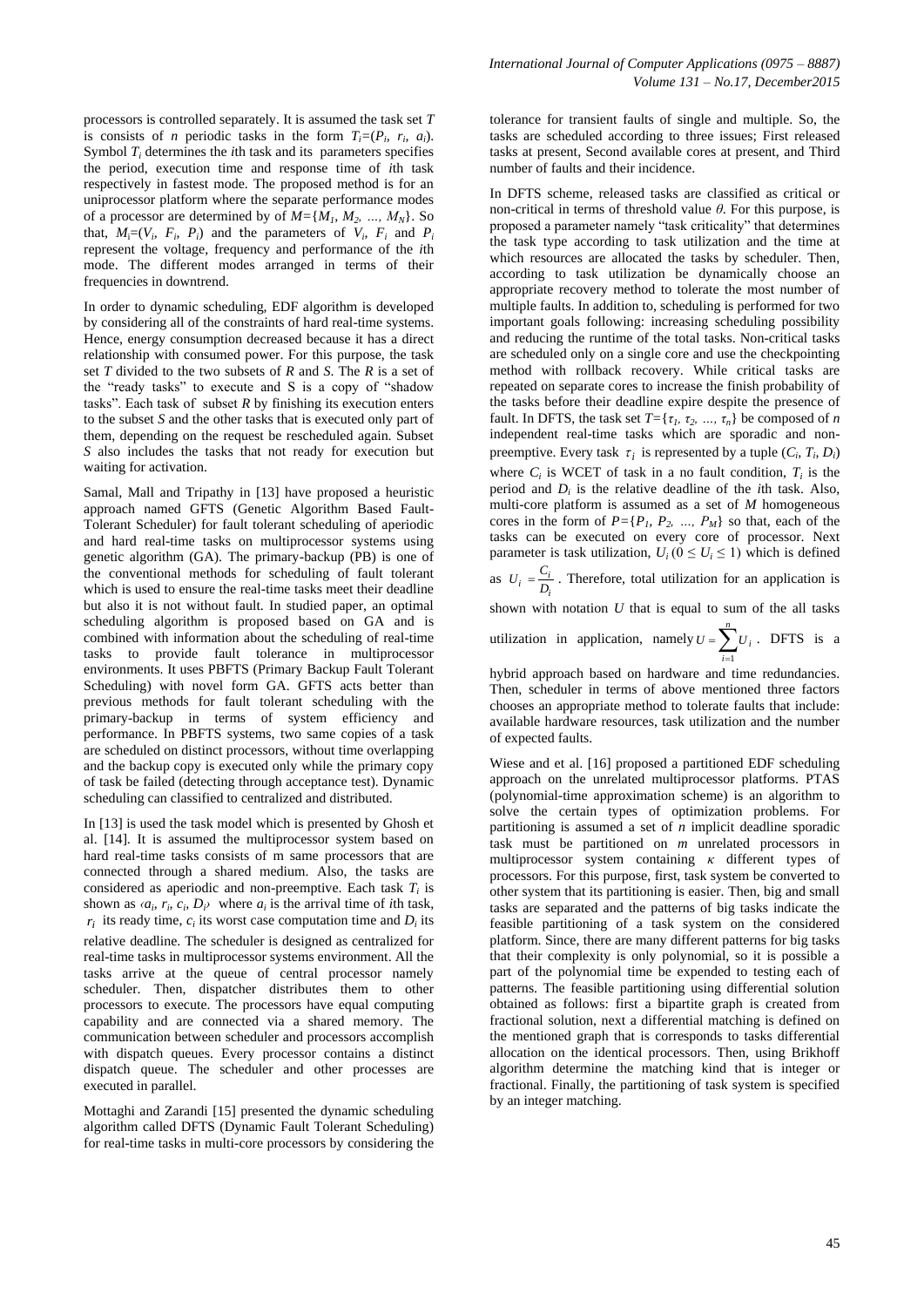|            | <b>Priority</b> | Condition              | <b>Utilization bound test</b>                                                                                                                     | <b>Response time Analysis</b>                                           | Complexity                     | Optimal |
|------------|-----------------|------------------------|---------------------------------------------------------------------------------------------------------------------------------------------------|-------------------------------------------------------------------------|--------------------------------|---------|
| RM         | Fixed           |                        | $D_i = T_i$ $U = \sum_{i=1}^{n} \frac{C_i}{T_i} \le n * (2^{j/n} - 1)$<br>$R_i = C_i + \sum_{j=1}^{i-1} \left[ \frac{R_i}{T_j} \right] \cdot C_j$ |                                                                         | O(logn)                        | Yes     |
|            |                 | $D_i \leq T_i$         |                                                                                                                                                   | if $R_i \leq T_i$                                                       | Pseudo-<br>Polynomial          | No      |
| DM         | Fixed           |                        | $D_i \leq T_i$ $U = \sum_{i=1}^n \frac{C_i}{D_i} \leq n * (2^{j/n} - 1)$ $R_i = C_i + \sum_{i=1}^{i-1} \frac{R_i}{T_i} \cdot C_j$                 | if $R_i \leq D_i$                                                       | Pseudo-<br>Polynomial<br>O(nN) | Yes     |
| <b>EDF</b> | Dynamic         | $D_i = T_i$            | $U = \sum_{i=1}^{n} \frac{C_i}{T_i} \leq 1$                                                                                                       | $R_i = C_i + \sum_{i=1}^{i-1} \left  \frac{R_i}{T_j} \right  \cdot C_j$ | O(n)                           | Yes     |
|            |                 | $if$<br>$D_i \leq T_i$ | is more complicated                                                                                                                               | if $R_i \leq D_i$                                                       | Pseudo-<br>Polynomial          |         |

**Table 1: Schedulability analysis of basic hard RTS algorithms**

For hard real-time scheduling on multi-core platforms, [17] has proposed a memory-centric approach to improve hard real-time utilization in which firstly, core isolation is performed via the coarse-grained (high-level) and memory schedules with Time Division Multiple Access (TDMA), and secondly, when memory access is scheduled by high level, the scheduling policy of every core will increase the priority of memory computations compared with the computations that are performed only by CPU. For memory-centric real-time scheduling using PREM (PRedictable Execution Model), is assumed the hard real-time system is scheduled on partitioned multi-core platform which tasks are statically allocated to the fixed priority cores. Every task is periodically activated with limited deadline. There are no shared sources between cores, except main memory that is used by each deadline. Memorycentric technique schedules the simultaneous accesses to main memory from various sources. The used approach for this purpose is based on high level TDMA [18]. An iteration of the coarse-grained memory scheduling is made offline so that slots with fixed size allocated to cores of processor. Each core of processor, exclusively accesses to main memory during the slot is given to its TDMA memory.

In memory-centric scheduling based on PREM model, the every task has a code which is divided into a collection of scheduling intervals, so that they are sequentially run at execution time. Scheduling intervals are categorized to the compatible and predictable intervals. In order to schedule under PREM is needed to the predictable intervals be compiled. Therefore, this kind interval (predictable) is divided into two phases including memory phase and execution phase. At the initial of memory phase, to accomplish a collection of fetch and replacement operations of cache line, CPU should be accessed to main memory. All of the cache lines at the end of this phase should be accessible in cache of last level. So in execution phase, the task accomplishes the effective computations without missing the cache of last level.

### **5. EVALUATION AND COMPARISON**

In this section of paper, implementation details of RTS scheduling algorithms in different approaches are investigated and the results of analysis are described in two subsections.

#### **5.1 Basic Scheduling Algorithms**

In first subsection, a number of the basic scheduling algorithms such as RM, DM and EDF have been analyzed. They are used for scheduling of periodic tasks in hard realtime environment. The schedulability of these algorithms be checked by utilization bound test (sufficient test) or response time analysis (precise test). Therefore, they have been compared from different aspects. The obtained results of their analysis have been shown in Table 1.

As mentioned in Sec. 2.2, is assumed the task set  $T = \{ \tau_1, \tau_2, \ldots, \tau_n \}$ *…, τn*} is composed of *n* periodic tasks. The task *τ<sup>i</sup>* is represented as  $(T_i, C_i, D_i)$  where its parameters determine the period, execution time and relative deadline respectively. Moreover,  $R_i$  is the worst-case response time of task  $\tau_i$ ,  $U_i$  is the task utilization and *N* is the number of iterations in the inner loop.

#### **5.2 Specific Scheduling Algorithms**

In [12] runtime complexity of energy aware and EDF based scheduling algorithm is  $O(n \log n)$  if a task is ready for execution. For the implementation of this method PEARL90 [19] has been used which has the most advanced real-time capabilities. The experimental results shown it can guarantee the constraints of hard RTSs as well.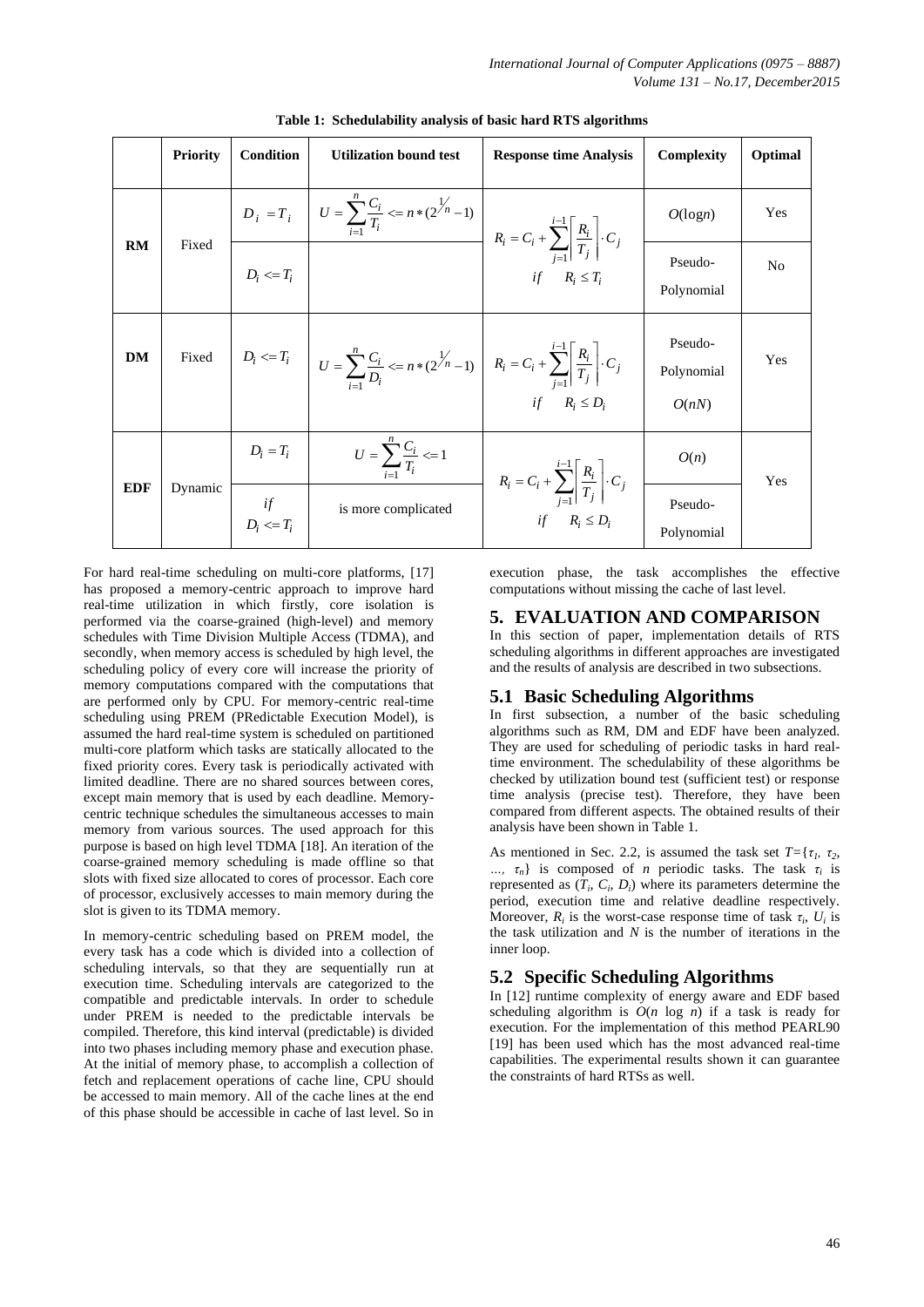|                                           | <b>Platform</b>             | QoS1                      | QoS2                                | OoS3                                                        | OoS4                                            |
|-------------------------------------------|-----------------------------|---------------------------|-------------------------------------|-------------------------------------------------------------|-------------------------------------------------|
|                                           | Uniprocessor                | <b>Timeliness</b>         | Decreasing<br>energy<br>consumption | Improving<br>performance                                    |                                                 |
| <b>Energy-Aware</b><br>$\lceil 12 \rceil$ | Dynamic                     | guarantee                 |                                     |                                                             |                                                 |
|                                           | Periodic tasks              |                           |                                     |                                                             |                                                 |
|                                           | Multiprocessor              | Fault tolerance           | Improving<br>schedulability         | Improving<br>performance<br>(even under<br>fault condition) | Decreasing                                      |
| <b>GFTS</b>                               | Dynamic                     |                           |                                     |                                                             | rejection ratio                                 |
| [13]                                      | Aperiodic tasks             |                           |                                     |                                                             |                                                 |
|                                           | Non-preemptive              |                           |                                     |                                                             |                                                 |
|                                           | Multi-core<br>homogenous    | Fault tolerance           | Improving<br>schedulability         | Reducing time<br>overhead                                   | hardware &<br>timing<br>constraints<br>meet     |
| <b>DFTS</b><br>[15]                       | Dynamic                     |                           |                                     |                                                             |                                                 |
|                                           | Sporadic tasks              |                           |                                     |                                                             |                                                 |
|                                           | Non-preemptive              |                           |                                     |                                                             |                                                 |
| <b>Partitioned</b><br><b>EDF</b>          | Unrelated<br>multiprocessor | Polynomial-<br>time       | Highly<br>intractable               | Good<br>performance                                         |                                                 |
| [16]                                      | Sporadic tasks              |                           |                                     |                                                             |                                                 |
| Memory-<br>centric                        | Multi-core                  | Reducing time<br>overhead | Improving<br>schedulability         | Improving core<br>utilization                               | Improving<br>utilization of<br>memory<br>source |
| $[17]$                                    | Preemptive                  |                           |                                     |                                                             |                                                 |

**Table 2: QoSs analysis and platform comparison for some hard RTS specific applications**

In order to simulate of [13] is used the computing systems based on Intel core i5 processor (650@3.2*GHz*) and Matlab platform. Simulation accomplished by generating the random task sets with different sizes on different numbers of processors and also producing random fault data for every task set containing failed processors and time that processor failed. GFTS algorithm is executed with task set of size 10 on 4 processors as input and initial population size is 100 random individuals which task set in both cases under no fault condition and fault condition is scheduled. The time complexity of proposed method in [13] is equal to  $T(n) = P$  $\times N^2 \times M^2 \times T$  in which notations of *P*, *N*, *M* and *T* indicate the population size, number of tasks, number of processors and latest deadline respectively. In regard to simulation results, GFTS improved the rejection ratio over 50% and at around 25% fitness value of GA in comparison with TFTS method.

DFTS method in [15] has been simulated by using a simulator of task scheduler in C++. In the multi-core processors, the inputs of simulator contain the number of cores, the rate of fault-arrival, checkpoint cost parameters and checkpoint recovery of tasks which are simulator's input. During every execution round, application is scheduled on a multi-core processor as a collection of non-scheduled tasks. In order to increase the fault tolerance in [15], was used the approach that is a combination of two traditional fault tolerant methods called task replication for hardware redundancy and also checkpointing with rollback recovery for time-based redundancy. Experiments are accomplished using Intel® core ™ i7-2670QM processor with 4 GB RAM. For evaluate the DFTS feasibility rate is considered the parameters such as the checkpoint savings rate  $(\varphi)$ , checkpoint recovery cost  $(\mu)$  with fixed fault rate  $(\lambda = 0.01)$ .

[17] was simulated based on the benchmarks of EEMBC (Embedded Microprocessor Benchmark Consortium). The experiments of memory-centric scheduling performed on Intel Q6700 processor. In order to configure the system as embedded, CPU frequency set to 1GHz to memory bandwidth reached 1.8 Gbytes/s. The Q6700 processor is composed of four processing cores, so that each pair of cores is shared with a second level cache. In [18] two scheduling frameworks of memory-centric and connection-based is considered, their performance under different configurations are compared. Simulation performed on a system with 8 cores, 10 tasks for per core and fixed interval length i.e. 1ms. Results show the task length in connection-based is 20% shorter than the memory-centric, because contention-based does not need to use the compiled tasks in terms of PREM. In contrast, utilization of a core in memory-centric scheduling has an improvement at around 20% compared with connectionbased. This means the memory-centric technique increases the schedulability ratio sharply.

Here according to all of the above, the QoSs and characteristics of scheduling methods in some RTS specific applications have been determined which including the energy consumption, fault tolerance and utilization of memory resource. The summary of their analysis and also schedulability capability have been expressed in Table 2.